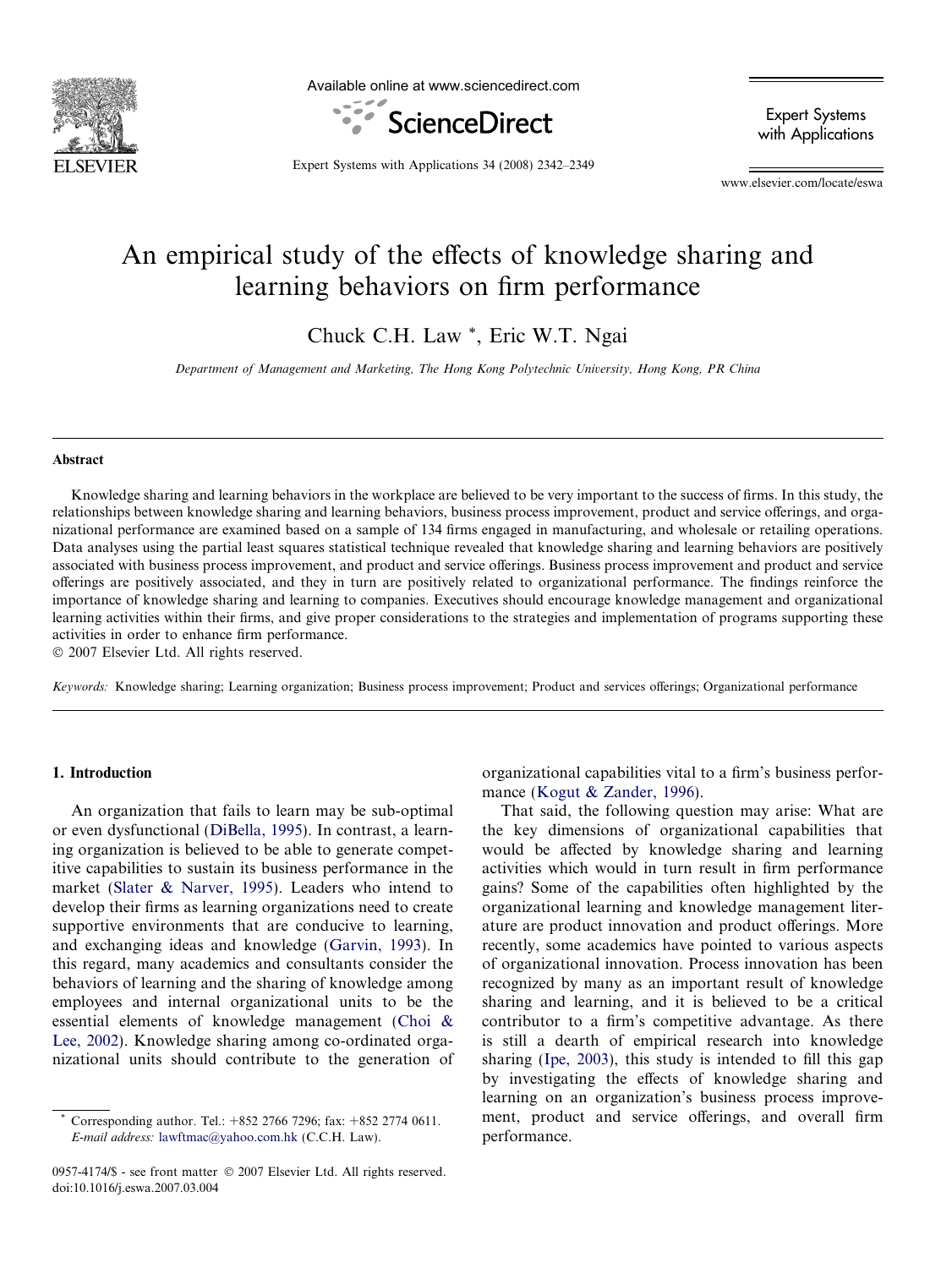The paper is organized as follows. The results of a literature review on related subjects are presented in the next section. In Section [3](#page--1-0), the research model defining the constructs and hypothesized relationships is depicted, and this is followed by an explanation of the research methods in Section [4.](#page--1-0) Data analysis and the findings are reported in Section [5](#page--1-0). Section [6](#page--1-0) concludes the paper with a discussion of the implications and limitations of this study, research directions, and concluding remarks.

#### 2. Literature review

The organizational learning and knowledge management literature includes many discussions of learningrelated issues such as knowledge creation, acquisition, storage, and dissemination, and their effects on the organization. Many authors have re-iterated the importance of learning and knowledge management to modern business enterprises if they are to succeed in the market.

#### 2.1. Knowledge sharing and organizational learning

Knowledge sharing is the voluntary dissemination of acquired skills and experience to the rest of the organization ([Davenport, 1997; Ipe, 2003\)](#page--1-0). Some define internal knowledge sharing as the beliefs or routines for disseminating knowledge and experience across the units of an organization [\(Calantone, Cavusgil, & Zhao, 2002; Moorman &](#page--1-0) [Miner, 1998\)](#page--1-0). The acts of sharing are very important since an individual's knowledge will not have much impact on the organization unless it is made available to other individuals ([Nonaka & Takeuchi, 1995\)](#page--1-0). Simply put, a lack of knowledge sharing may inhibit or hinder knowledge management ([Ipe, 2003\)](#page--1-0). Although knowledge exists at different levels of an organization, for instance, at the individual, team, and organization levels, sharing of knowledge at the individual level is critical to an organization. That is, an organization's knowledge is built upon that of individuals [\(Lukas, Hult, & Ferrell, 1996](#page--1-0)). The organizational learning literature often espouses the assertion that the basic repository of knowledge is the individual, since learning involves the cognition function that can only be performed by the human mind [\(Huber, 1991; Simon, 1991\)](#page--1-0). Without sharing, the outcomes of knowledge management efforts will be compromised [\(Calantone et al., 2002\)](#page--1-0). Knowledge sharing behaviors facilitate learning among employees and enable them to resolve problems similar to situations encountered by others in the past, thus enabling quicker responses to the customers [\(Sher & Lee,](#page--1-0) [2004](#page--1-0)). Such behaviors may, in some circumstances, stimulate other individuals to acquire new knowledge [\(Ipe,](#page--1-0) [2003](#page--1-0)).

### 2.2. Impacts of knowledge sharing and learning

It is widely believed that through the exchange of knowledge among individuals or across organization units, competitive capabilities are generated that can lead to firm success [\(Ipe, 2003; Kogut & Zander, 1996](#page--1-0)). By sharing their knowledge, individuals can realize synergistic results greater than those achievable by any individual alone ([Cohen & Levinthal, 1990](#page--1-0)).

Many authors have pointed out that sharing knowledge among employees would lead to faster responses to customer requirements at a lower cost in operations ([Sher &](#page--1-0) [Lee, 2004](#page--1-0)). Many have linked knowledge sharing to the learning and market orientations of firms [\(Hurley & Hult,](#page--1-0) [1998; Weerawarden & O'Cass, 2004\)](#page--1-0). Thus, sharing knowledge is an integral part of an organization's learning activities, leading to improvements in market sensing and innovation activities. The learning and exchange of experience and knowledge among employees and across organizational units may lead to the strategic benefits described above in addition to greater operational efficiency.

Product and technical innovation is often considered a major consequence of good organizational learning and knowledge management practices ([Calantone et al.,](#page--1-0) [2002](#page--1-0)). This aspect of innovation often leads to new product development to meet customers' changing needs, as discussed in the literature. The ability to align one's product and service offerings with the needs and preferences of customers is one of the competitive capabilities a firm must possess in order to succeed in the market ([Tracey, Vonder](#page--1-0)[embse, & Lim, 1999](#page--1-0)).

More recently, scholars have begun to recognize the organizational aspects of innovation, such as the adoption of a new system, the improvement of process, or the introduction of a new human resource management practice ([Calantone et al., 2002; Subramanian & Nilakanta, 1996](#page--1-0)). Process innovation is critical to achieving operational efficiency as well as to raising service quality [\(Van der Aa &](#page--1-0) [Elfring, 2002\)](#page--1-0). Innovative practice in business process is important not only for service firms, but also for manufacturing firms, for instance, in the delivery process (Gallouj  $\&$ [Weinstein, 1997](#page--1-0)). On-going learning and sharing of knowledge contribute to innovative practices by either borrowing from the prior experience of other people and organizations, or by searching for entirely new approaches and practices. The process management literature has described two approaches to process innovation: firstly the evolutionary and incremental approach (termed business process improvement), and secondly, the radical, revolutionary approach (referred to as business process re-engineering) ([Hammer & Champy, 1993; Stoddard & Jarvenpaa,](#page--1-0) [1995](#page--1-0)). On-going learning and knowledge sharing would facilitate a broad range of changes to the organization, as well as product and service offerings, through the implementation of adopted experience and new ideas [\(Calantone](#page--1-0) [et al., 2002\)](#page--1-0). The practices of learning new knowledge, and sharing what is known by individuals, would enhance organizational capabilities and firm performance in terms of cost reduction, responsiveness to customer needs, success of new products, and growth of market share ([Baker &](#page--1-0) [Sinkula, 1999; Sher & Lee, 2004\)](#page--1-0). More importantly, it